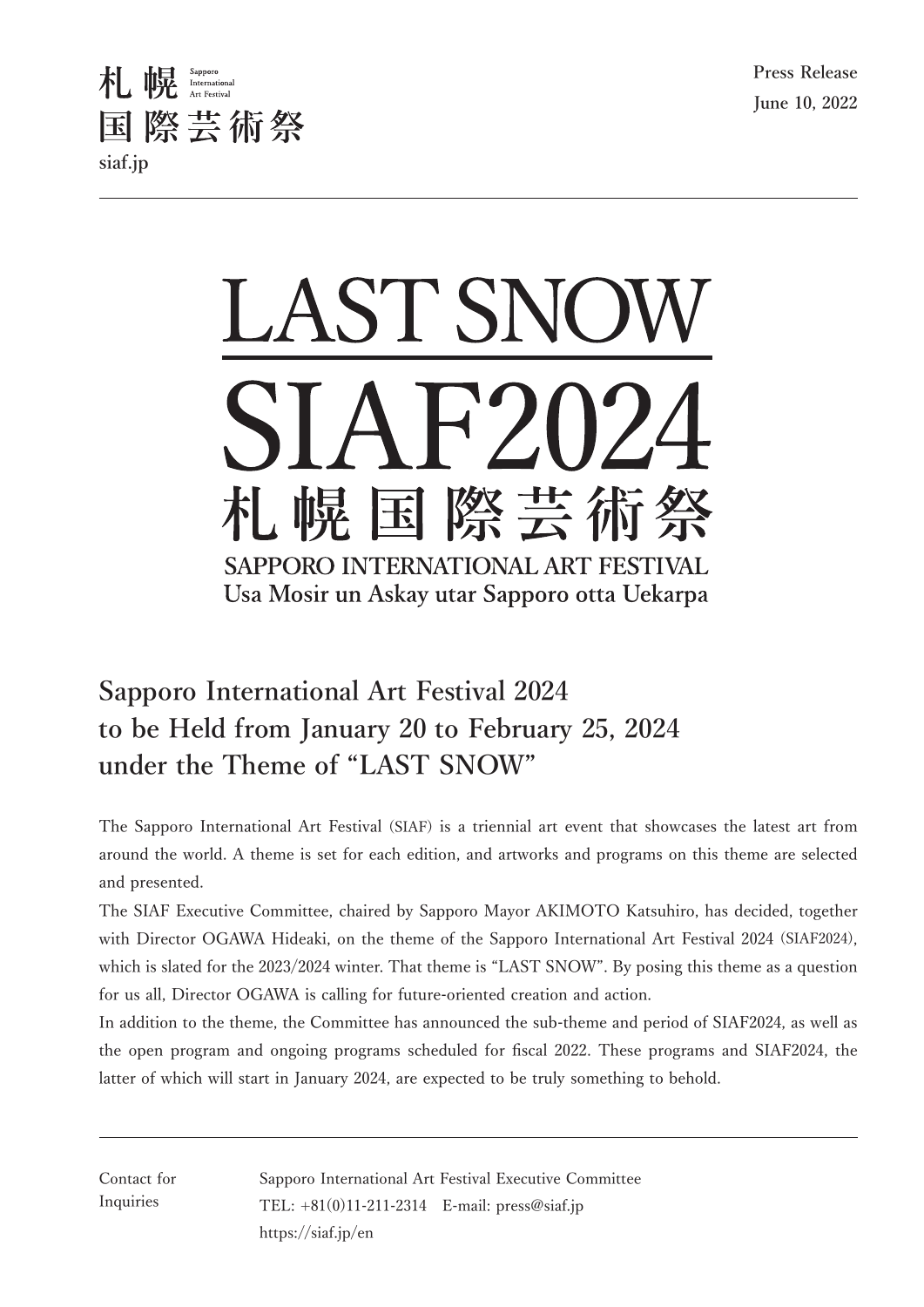# A Message from OGAWA Hideaki, SIAF2024 Director

The theme of Sapporo International Art Festival 2024 is "LAST SNOW".

木 幌 Sapporo

siaf.jp

国際芸術祭

Humanity lives in the midst of constant crises, with events such as the global pandemic since 2020 and the military conflict between Ukraine and Russia. Technological development is accelerating, resulting in rapidly transforming societies. Furthermore, the effects of global climate change are slowly but surely changing our lives. It is predicted that by the end of the 21st century the meaning of "snow" - which should exist in Sapporo as a matter of course - and the scenery it creates will be different from what they are today.

This art festival focuses on transformation and creation for such a future for our planet, society, community, and life.

What is snow, and how will Sapporo be different 100 years from now? What kind of future can the hybrid of art and science and technology envision? What new ways of thinking, education, innovation, systems, and actions are necessary to live in harmony with the future Earth? What kind of communities will we create, and what kind of future humanity will live there?

"LAST SNOW" is a call for creativity and action for the sake of our future.

Do we simply wait for the future to arrive and accept it?

Or can we seize this moment as our last chance and begin to create our own future?

The sub-theme of the festival is "Where the Future Begins". The art festival also has a sub-theme in the language of the Ainu people, who have built their own culture in the northern lands. Upaste, a term derived from *upas* meaning "snow", embodies an original interpretation inspired by the festival's theme; to start running towards a future with snow, and to recognise each other through snow.

In 2024 the Sapporo International Art Festival will create an "experimental zone" in Sapporo which, through art, provokes questions and inspires actions for the future. We look forward to experiencing "where the future begins" together with you.



#### Bio

Based in Linz, Austria since 2007, OGAWA Hideaki has served as an artist, curator and researcher at Ars Electronica, known as a global cultural institution in art and technology. Today, he is a co-director of the Ars Electronica Futurelab, an R&D division of Ars Electronica. He has been involved in numerous international cross-disciplinary projects, including innovative projects that use art as a catalyst to prototype the future and projects aimed at creating communities based on public participation and at implementing next-generation cultural and educational programs.

Director Ogawa's video message has been on the SIAF official website since 11 a.m. (JST, UTC+9) on June 10.



 $CIAE$  official website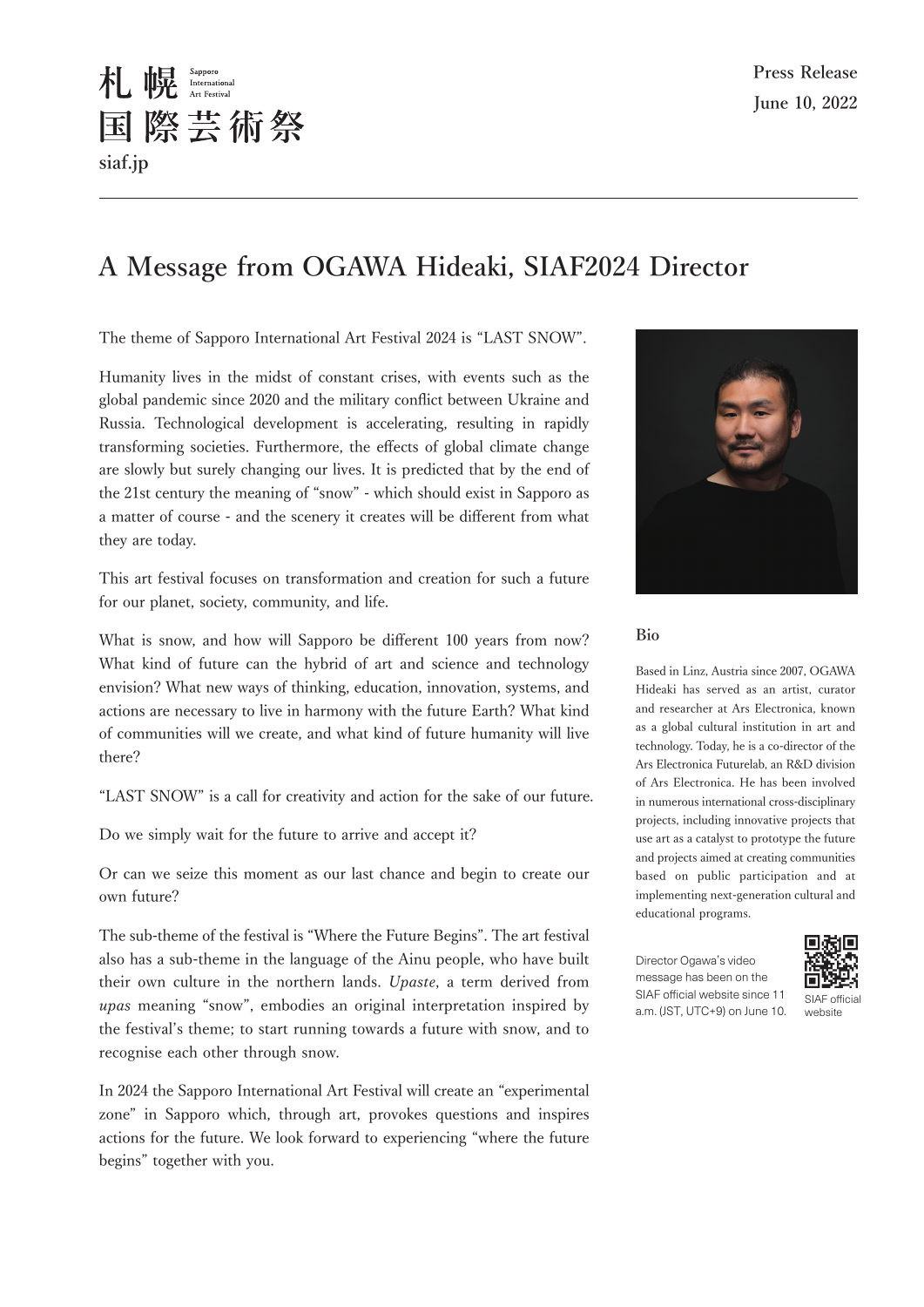## Outline of SIAF2024 (as of June 10, 2022)

| Title        | 札幌国際芸術祭2024 (Japanese)<br>Sapporo International Art Festival 2024 (English)<br>Usa Mosir un Askay utar Sapporo otta Uekarpa 2024 (Ainu)                                                                                                            |
|--------------|----------------------------------------------------------------------------------------------------------------------------------------------------------------------------------------------------------------------------------------------------|
| Abbreviation | <b>SIAF2024</b>                                                                                                                                                                                                                                    |
| Theme        | <b>LAST SNOW</b>                                                                                                                                                                                                                                   |
| Sub-theme    | はじまりの雪 (Japanese)<br>Where the Future Begins (English)<br>Upaste (Ainu)<br>*The Ainu sub-theme was prepared by Mayunkiki (SIAF2020 Ainu Culture Coordinator).<br>A commentary on Upaste will be available at the official SIAF website on June 13. |
| Dates        | Saturday, January 20 - Sunday, February 25, 2024 [37 days]<br>*A pre-opening period is being considered for some venues.                                                                                                                           |
| Director     | OGAWA Hideaki (Co-Director of Ars Electronica Futurelab/Artist)                                                                                                                                                                                    |
| Organizers   | Sapporo International Art Festival Executive Committee and City of Sapporo                                                                                                                                                                         |

For details on the programs scheduled for fiscal 2022, see the attached document.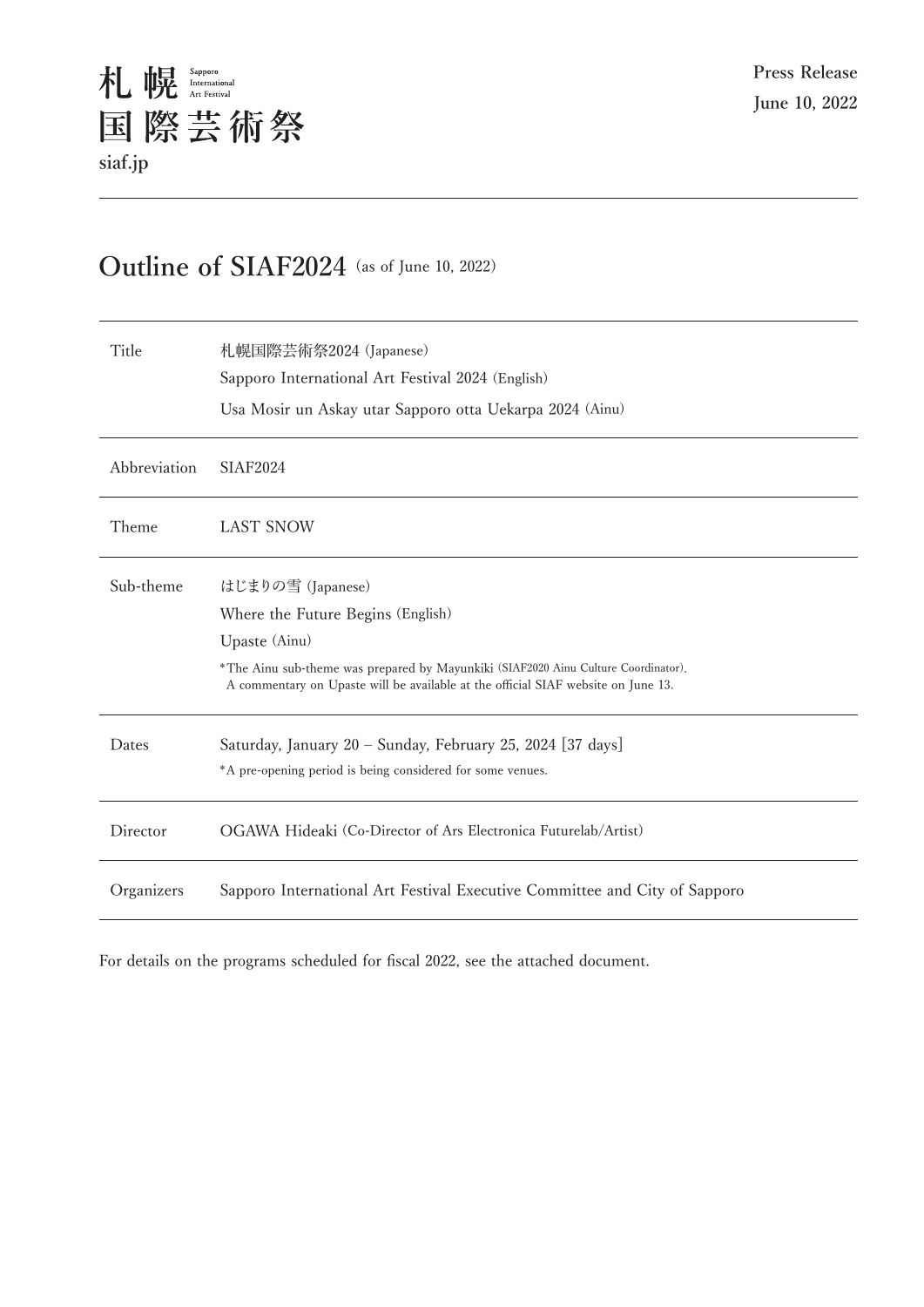

# **Open Program**

**Podcast Program SIAF Director's Lounge** 



AKIMOTO Katsuhiro

**MATSUSHIMA** Michiaki

In preparation for SIAF2024, various programs will be launched from this fiscal year.

A podcast will be launched in which Director OGAWA will converse with a guest from a field that will differ each time. Through various topics, they will talk about the future, which is the keyword for SIAF2024.

1st episode: Wednesday, June 15, 2022 Guest: AKIMOTO Katsuhiro (Mayor of Sapporo/Chair of the SIAF Executive Committee) \*Only in Japanese

2nd episode: Wednesday, June 29, 2022 Guest: MATSUSHIMA Michiaki (Editor-in-Chief of WIRED Japan) \*Only in Japanese

\*Thereafter, the podcast will be uploaded about once a month \*Some episodes will be in English.



SIAF Director's Lounge will be available on the SIAF official website, as well as on Spotify and other audio streaming services.

## **Ongoing Programs**

#### **SIAF Art Mediation** Research 2022



Launched in fiscal 2021, SIAF Art Mediation Research is a participatory program that aims to enable people to enjoy art exhibitions more and is offered by the SIAF Executive Committee in collaboration with museums and other cultural facilities in Sapporo. Planned for this fiscal year are three programs that have incorporated new venues and viewpoints.

- 1 Sapporo Science Center × SIAF Live Online Demonstration of Science Experiments [scheduled for summer]
- 2 Sapporo Art Museum  $\times$  "Verbal Imaging Museum Tour with Visually Impaired People"  $\times$  SIAF

"An Opportunity for the Visually Impaired and the Sighted to Appreciate Art Together" [scheduled for summer]

3 SIAF Art Mediation Research Program at the Hokkaido Museum of Modern Art Using Sign Language [scheduled for October]



 $SIAF$  Art Mediation Research

\* Details of each program will be posted on the SIAF official website as soon as they are finalized.